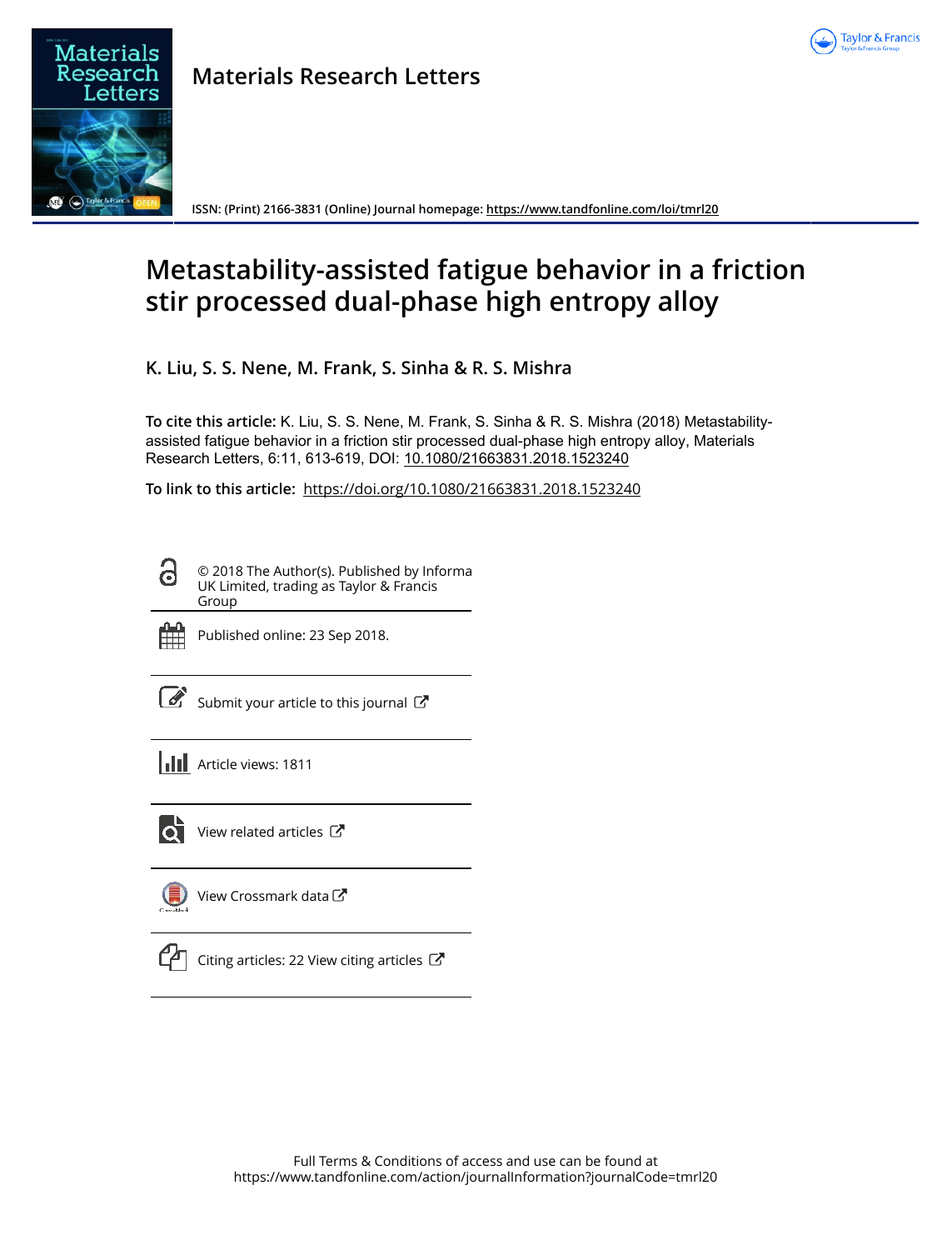#### ORIGINAL REPORTS

**MATERIALS** Taylor & Francis

> Check for updates a OPEN ACCESS

# **Metastability-assisted fatigue behavior in a friction stir processed dual-phase high entropy alloy**

K. Liu, S. S. Nene  $\bullet$ , M. Frank, S. Sinha and R. S. Mishra  $\bullet$ 

Center for Friction Stir Processing, Department of Materials Science and Engineering, University of North Texas, Denton, TX, USA

#### **ABSTRACT**

Metastability-based high entropy alloy design opens a new strategic path for designing highstrength materials. However, high strength is always coupled with poor damage tolerance under cyclic loading conditions (fatigue). To overcome this drawback, here we present grain-refined  $Fe_{42}Mn_{28}Cr_{15}Co_{10}Si_5$  exhibiting significantly high fatigue strength as compared with leading transformation induced plasticity steels upon friction stir processing. The enhanced fatigue behavior is attributed to the metastability-promoted  $\gamma \to \varepsilon$  transformation that caused local variation in workhardening activity near the crack tip, and subsequent crack branching. Thus, decreased  $\gamma$  phase stability assisted not only in attaining strength but also in making the alloy fatigue-resistant.



ARTICLE HISTORY Received 7 July 2018

**KEYWORDS** Metastability; fatigue limit; TRIP; high entropy alloy

#### IMPACT STATEMENT

Fatigue resistance of dual-phase TRIP  $Fe_{42}Mn_{28}Cr_{15}Co_{10}Si_5$  was evaluated. Metastability-promoted  $\gamma \rightarrow \varepsilon$  transformation improved fatigue life due to local enhancement in work-hardening near the crack tip.

## **Introduction**

Fatigue behavior of materials is influenced by microstructural, environmental, and geometrical factors. In terms of the microstructure, superior fatigue crack resistance can be obtained by various micromechanisms that resist crack propagation. Hence, tuning these micromechanisms during deformation is critical to altering the fatigue response of the material. Aligned with this, Koyama et al. [1] attained a bone-like microstructure having nano-laminated arrangements of metastable phases. They further claimed that a bone-like structure assisted in arresting cracks and ultimately improved fatigue property. Formation of deformation twins or  $\varepsilon$ martensite plates could also alter the crack growth path during cyclic loading because of localized variation in work hardening activity [2–4]. In this context, Cheng et al. [2] reported that intense local plasticity arises due

to transformation, which enhances work hardening; and, consequently, uniform strain is increased significantly at the crack tip. As a result, localized strain hardening activity forms a necking zone at the crack tip, thereby ensuring excellent tear resistance. Earlier work on fatigue behavior of transformation induced plasticity (TRIP) steels suggested that damage starts to accumulate only after austenite has transformed into martensite, whereby the void nucleation mechanism has also been affected [5]. Further,  $\gamma \rightarrow \varepsilon$  transformation at the crack tip is beneficial in arresting crack growth owing to extreme strain mismatch at the  $\gamma/\varepsilon$  interfaces, thereby causing a local work hardening phenomenon [6–18]. Our recent work on dual phase  $Fe_{50}Mn_{30}Cr_{10}Co_{10}$  (at. %) (DP-HEA) confirmed significant tensile property enhancement by grain size refinement through FSP [4]. After FSP, DP-HEA showed an average grain size of  $\sim$  5.2 µm and exhibited

CONTACT R. S. Mishra <sup>©</sup> Rajiv.Mishra@unt.edu **■** Center for Friction Stir Processing, Department of Materials Science and Engineering, University of North Texas, Denton, TX 76203, USA

© 2018 The Author(s). Published by Informa UK Limited, trading as Taylor & Francis Group

This is an Open Access article distributed under the terms of the Creative Commons Attribution License (http://creativecommons.org/licenses/by/4.0/), which permits unrestricted use, distribution, and reproduction in any medium, provided the original work is properly cited.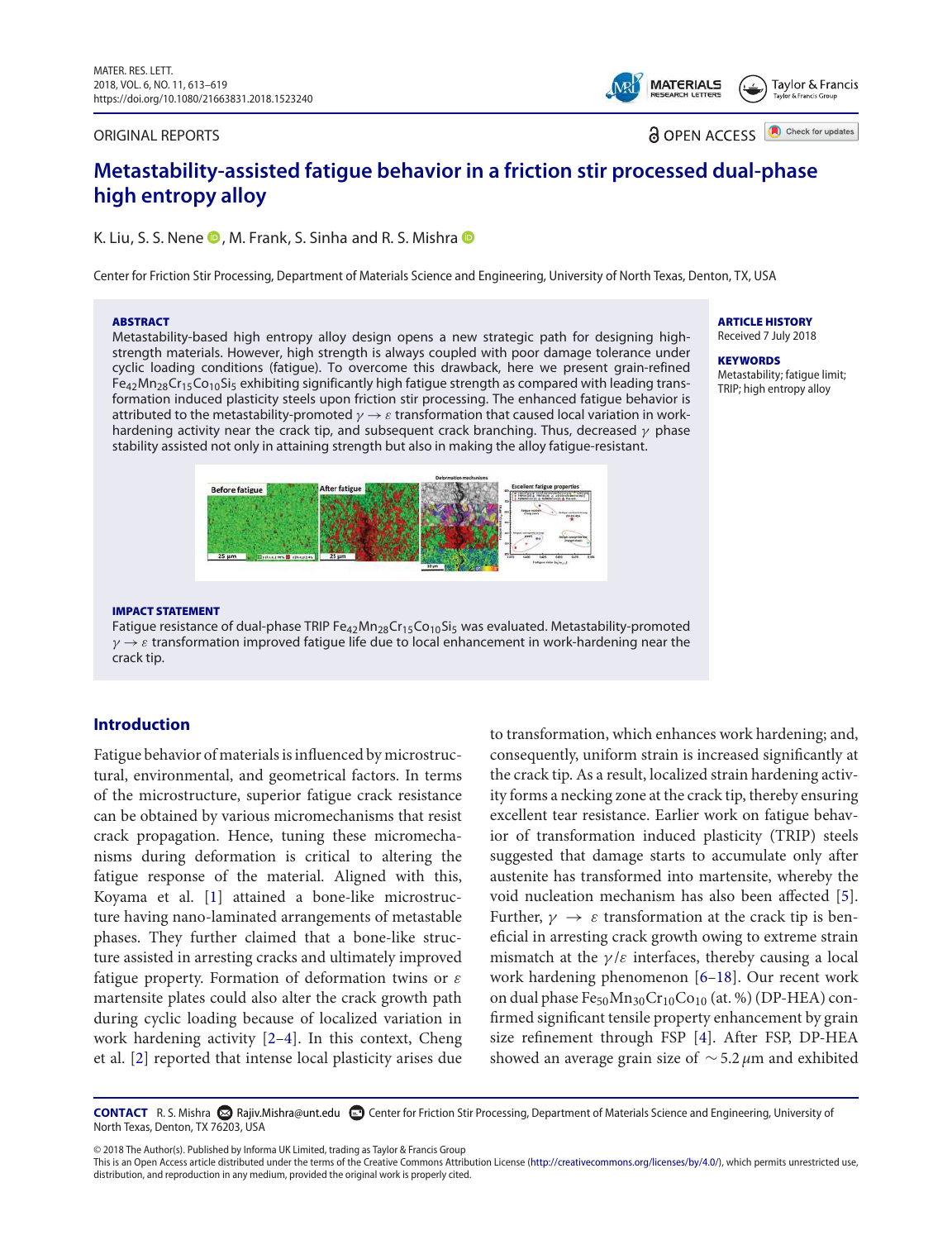a yield strength (YS) of 400 MPa [4]. Further, the addition of Si in Fe<sub>42</sub>Mn<sub>28</sub>Cr<sub>15</sub>Co<sub>10</sub>Si<sub>5</sub> (DP-5Si-HEA) altered the  $\gamma$  phase stability and assisted in grain refinement during FSP (to an average grain size of  $\sim$  1.97 µm from as–cast grain average grain size of  $\sim$  100  $\mu$ m). As a result, YS of DP-5Si-HEA was observed to be exceptionally high (950 MPa) with an ultimate tensile strength (UTS) of 1.15 GPa [19]. These enhanced mechanical properties were attributed to the exceptional work hardening ability of the material through controlled transformation and twinning-assisted deformation [19]. Adaptive deformation accommodation is a result of extreme metastability of the  $\gamma$  matrix attained by adding Si [19]. Hence, whether the flexible microstructural evolution that resulted from metastability-based phase stability in DP-5Si-HEA is beneficial for improving fatigue crack resistance is indeed worth exploring.

Thus, the present work is focused on examining fatigue behavior of the metastable DP-5Si-HEA under constant stress cycles. As reported in our recent work [19], multi-pass FSP on the same HEA system showed very high YS and near ultrafine microstructure. Stresscontrolled, fully reversible bending fatigue tests were performed for the same processing condition. Additionally, the effect of transformation of metastable  $\gamma$  matrix on crack growth is presented with the assistance of interrupted fatigue tests.

# **Experimental**

The DP-5Si-HEA was produced using a vacuum induction furnace backfilled with argon to 1 atm in a cold copper crucible, with a nominal composition of Fe<sub>42</sub>Mn<sub>28</sub>Cr<sub>15</sub>Co<sub>10</sub>Si<sub>5</sub> (at. %). The dimensions of the final cast material was  $250 \text{ mm} \times 80 \text{ mm} \times 5 \text{ mm}$ . The as-cast material with 5 mm starting thickness was severely deformed by multi-pass FSP using the parameters shown in Table 1. The processing tool had a tapered pin with shoulder, root, and distal tip diameters of 12, 7.5, and 6 mm, respectively. The pin length was 3.5 mm.

Back-scattered electron microscopy (BSE) and energydispersive X-ray spectroscopy (EDS) were carried out using FEI Nova NanoSEM230. Grain size and distribution and phase fraction were obtained using orientation imaging microscopy (OIM) on FEI Nova NanoSEM230,

**Table 1.** Processing parameters selected for FSP.

| Pass 1 | Pass 2 | Pass 3 |
|--------|--------|--------|
| 650    | 350    | 250    |
| 50.8   | 50.8   | 50.8   |
| 3.85   | 3.85   | 3.85   |
| 2.0    | 2.0    | 2.0    |
|        |        |        |

with 20 kV accelerating voltage and 6.1 nA probe current. X-ray diffraction (XRD) measurements were performed using RIGAKU X-Ray equipment, with Cu  $K_{\alpha}$ radiation operated at 40 kV and 30 mA. 1 mm thick mini tensile samples were obtained from the nugget region 1 mm below the processed top surface. Mini tensile and fatigue samples were machined using a computer numerical control machine. The tensile samples with gage length  $∼5$  mm, width  $∼1.2$  mm, and thickness ∼1.1 mm were tested using a computer-controlled minitensile machine at an initial strain rate of  $10^{-3}$  s<sup>-1</sup>. Fully reversed ( $R = -1$ ) bending fatigue tests were performed with a custom-made tabletop fatigue testing machine at 20 Hz. Sample dimensions and machine details are given in [3]. Tensile and fatigue samples were polished with SiC papers to 1200 grit, and final polishing with  $1 \mu m$  diamond suspension. Fatigue and microscopy samples were further polished with 0.05 and 0.02  $\mu$ m colloidal silica suspensions.

Figure 1(a) shows an electron backscatter diffraction (EBSD) inverse pole figure (IPF) map for the nugget region after FSP, where a fully recrystallized microstructure with an average grain size of  $1.97 \pm 1.03 \,\mu m$  was obtained by multi-pass FSP. Multiple passes promote not only chemical homogeneity but also adaptive phase stability [4,19] while the consecutive decrease in tool rotation rate leads to severe refinement of grains leading to homogenous very fine grained microstructure. Accordingly, multi-pass of DP-5 Si-HEA resulted in very fine grained microstructure with almost ∼96% f.c.c.  $\gamma$  and  $\sim$  4% h.c.p.  $\varepsilon$  phases (Figure 1(b)). The phase fraction was confirmed by XRD analysis (Figure 1(c)), and the diffraction peaks suggested that f.c.c.  $\gamma$  has become the dominant phase in the nugget region after FSP. FSP led to a higher fraction of the f.c.c.  $\gamma$  phase in the microstructure of the TRIP HEA irrespective of tool rotational rates. Phase evolution in DP-5Si-HEA is discussed in detail in [19]. Figure 1(d) presents the distribution of grain size in the nugget region, where a recrystallized homogeneous microstructure was observed [20]. The resultant microstructure from FSP showed a higher work hardening rate over an extended plastic strain range due to TRIP [4].

Tensile strength of the FSP nugget was investigated through tensile testing, as the tensile property of an alloy is closely related to its fatigue behavior. Figure 2(a) shows the engineering stress–strain response for the FSPed sample. FSP resulted in the YS of ∼957 MPa and the UTS of  $∼1158$  MPa, with a total elongation of  $∼15%$ . Enhanced tensile strength is attributed to the resultant phase evolution in the microstructure after FSP, as well as to refinement of the grain size in the nugget region. In addition to FSP, Si is a grain refiner due to its smallest atomic radius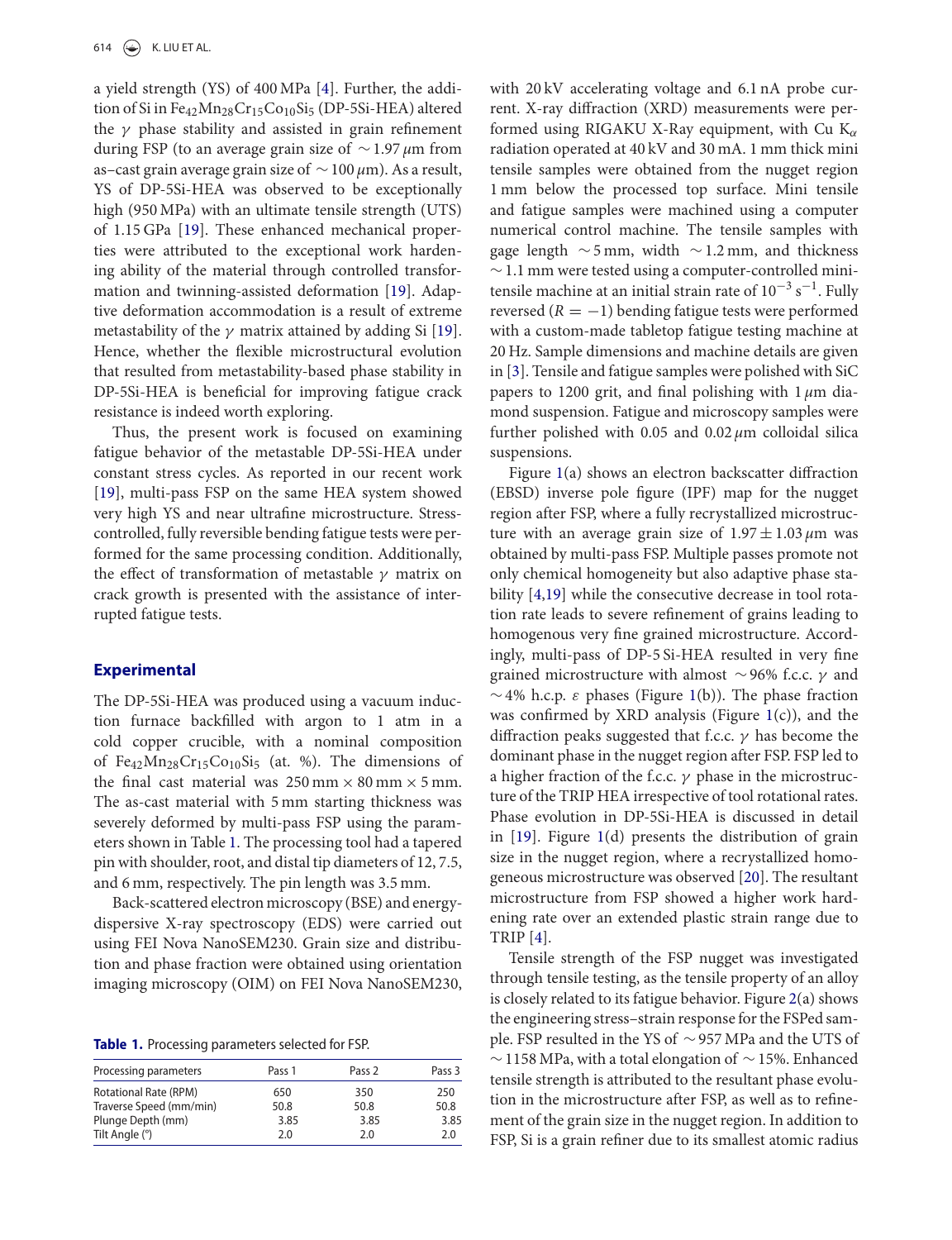

**Figure 1.** Initial microstructure after FSP, (a) inverse pole figure map in the multi-pass nugget region, (b) phase map in the multi-pass nugget region with high angle grain boundaries highlighted by black lines, (c) XRD pattern at the nugget region, and (d) grain size distribution in the nugget region.

among all other elements contained in the alloy. Dislocation storage was enhanced due to the higher grain boundary area available upon severe grain refinement in the M-pass specimen just before yielding [4]. On the other hand, the newly-formed (transformation during deformation) as well as pre-existing (upon FSP) harder h.c.p.  $\varepsilon$  phases act as sites of dislocation pile-up after transformation, which consequently improved alloy work hardenability. In addition, the extremely metastable  $\gamma$  matrix was key to attaining such a high work hardening ability in DP-5Si-HEA [19]. Moreover, the work hardening rate plot (Figure 2(b)) suggests that the newly formed  $\varepsilon$  phase was also able to undergo twinning at later stages of deformation, and helped to obtain reasonable elongation in the alloy even at higher YS.

In addition to tensile properties, fatigue properties also are important to the integrity of structural materials, as most of the structural components undergo cyclic loading while in service, and fatigue is a major cause of failure of structural components [22]. Figure 2(c) shows the S-N curve obtained from a fully reversible bending fatigue test, where the DP-5Si-HEA depicted exceptional fatigue property. Under the fully reversible cyclic stress of ∼800 MPa, the material remained in the high cycle fatigue (HCF) regime. The fatigue behavior of this alloy is well-maintained as compared to other available HEA fatigue results and is due mainly to rapid  $\gamma \rightarrow \varepsilon$  transformation. The number of cycles to failure increases with decrease in fatigue stress amplitude as expected. Moreover, the fatigue ratio (fatigue run-out stress amplitude/UTS) is greater than 0.46 UTS, with a run-out stress amplitude greater than 535 MPa. As compared to most other commercially available TRIP steels [24–26], dual phase steels and TRIP-DP steels, the fatigue run-out is superior (Figure 2(d)).

Fractography was done to examine the fatigue failure features at the fracture surfaces for specimens tested at different stress amplitudes (Figure 2 $(e_1, e_2)$ ). Typical fatigue failure with three major stages was seen for specimen tested at a stress level near fatigue run-out. Referring to the fatigue crack growth theory [22], stage II of crack propagation is associated with the crack blunting process (the Paris-law regime with lower slope of crack growth rate change with the stress intensity) and hence determines the life of crack growth. In the present work,  $\gamma \rightarrow \varepsilon$  transformation[21] within the crack tip plastic zone triggers localized work hardening (WH) activity which alters crack propagation drastically. Severe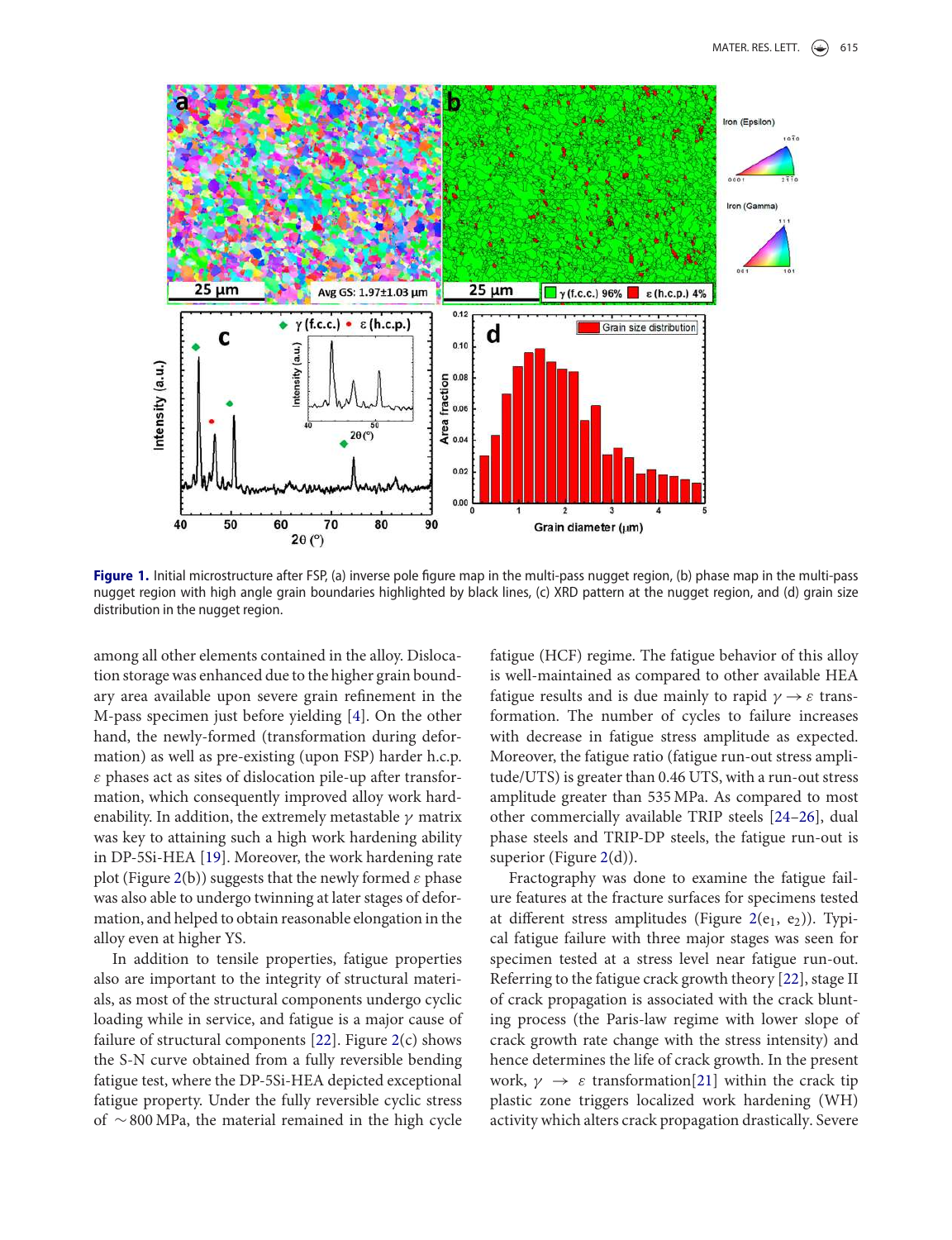

Figure 2. Tensile and fatigue behavior. (a) Engineering stress-strain curve following multi-pass FSP. (b) Work hardening rate vs. flow stress curve, (c) S-N curve for fully reversible fatigue testing. (d) Comparison of the S-N curves for current alloy with other TRIP alloys. Comparison of fractographs from  $(e_1)$  a sample tested at the cyclic stress of 580 MPa after failure at 3305720 cycles, and  $(e_2)$  a sample at the cyclic stress of 800 MPa after failure at 19021 cycles.

crack branching near the transformed region also points towards the crack blunting process which ultimately delays the crack propagation. Once the fatigue crack nucleates and grows beyond microstructurally small crack (end of stage I), stress intensity at the crack tip start dominating the crack growth. For a given crack length size, the stress intensity is proportional to the nominal applied stress, and would be higher for the 800 MPa specimen than the 580 MPa specimen. This would reduce the time for localized work hardening activity in the 800 MPa specimen, leading to marginal crack branching and hence does not show typical fatigue failure morphology. Further, it is common in two phase alloys to exhibit tire track marks at higher stress amplitude, which is observed in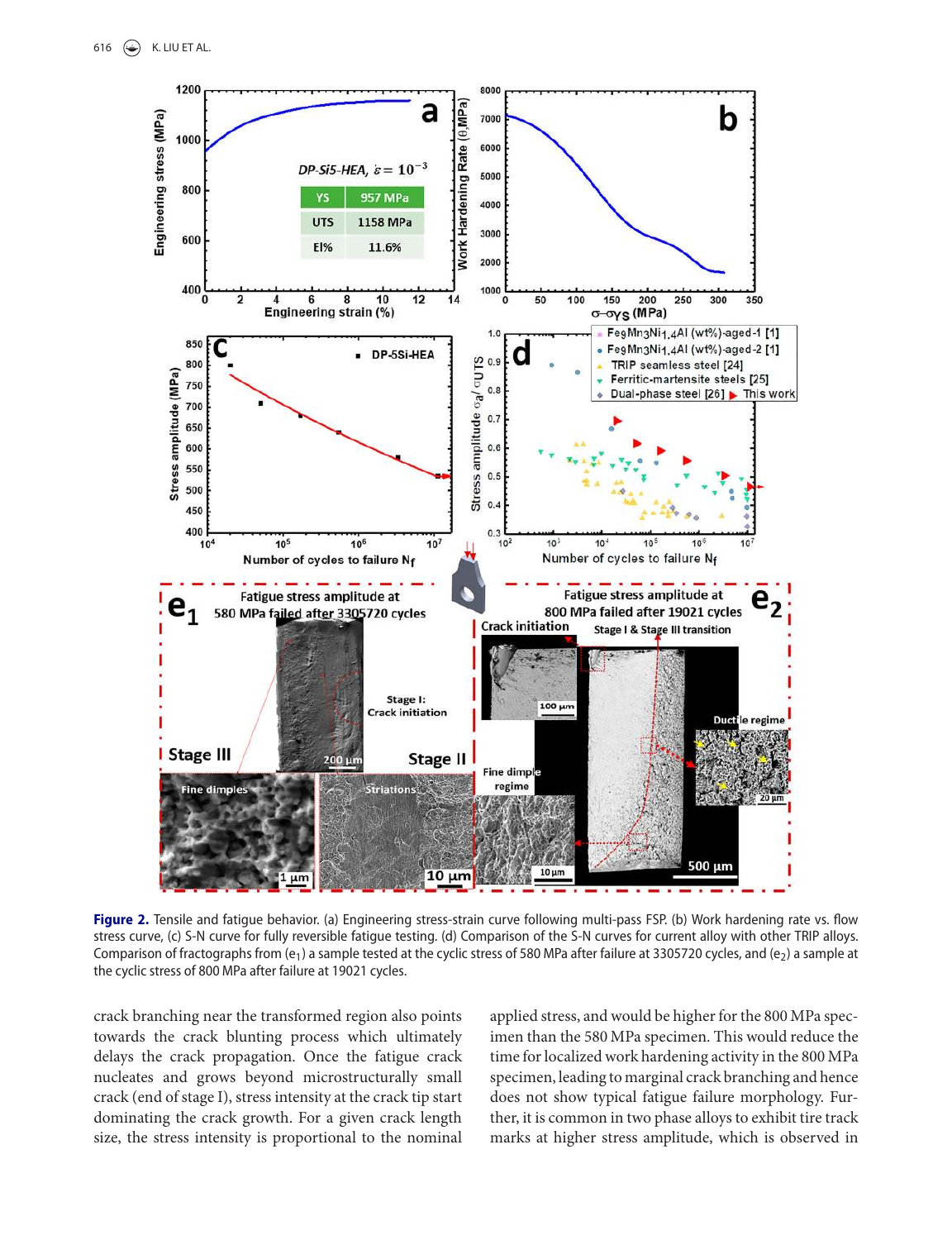

Figure 3. Microstructural characterization for interrupted fatigue test. (a) Schematic representation of scan location with respect to the actual fatigue sample. (b) Phase map at the crack tip on the fatigue sample,  $(c_1-c_4)$  higher magnification scan around the crack with image quality map, IPF map, phase map, and KAM, respectively. (d) BSE image at the crack reveals the fatigue branching cracks. (e) Pattern Region of Interest Analysis System (PRIAS) top image at the crack region reveals crack branching along the formed twin boundaries in the h.c.p. phase.

Figure  $2(e_2)$ . However, presence of very fine striations indicating existence of distinct stage II due to increased resistance to crack propagation in low stress (580 MPa) amplitude specimen. In line with the fatigue failure theory, both stress amplitude specimens showed a typical overload fracture morphology (Stage III), where typical ductile failure with very fine dimples were observed.

Exploring the fatigue behavior of the material by understanding the deformation accommodation mechanism once the crack has nucleated is important. After the crack initiates, its propagation depends on the local hardening mechanism (such as transformation or twinning). This localized hardening occurs within the plastic zone near the crack tip and promotes crack branching and delays crack growth [1]. Therefore, crack propagation is also associated with the consumption of strain energy. As the crack starts from one surface, bending stress on that surface reduces, while that of the other surface remains constant [23]. To study this in detail, the fatigue test was interrupted after 121551 cycles, corresponding to 680 MPa fully reversible cyclic stress amplitude. The interrupted sample was analyzed with EBSD to quantify the phase fraction change surrounding the cracked region. Figure 3(a) is a schematic representation of the scan location. The phase map (Figure 3(b)) of substantial color change to red from green in the plastic zone of the crack confirmed pronounced  $\gamma \rightarrow \varepsilon$  transformation. Figure  $3(c_1-c_4)$  show a high resolution scan around the crack, with its corresponding image quality, IPF, phase fraction, and Kernel average misorientation (KAM) maps, respectively. The transformation is attributed to the presence of an extremely metastable  $\gamma$  matrix as the starting microstructure. The increased metastability in DP-5Si-HEA is responsible for the transformation surrounding the crack tip. Crack propagation also involves plastic strain accommodation. KAM distribution near the crack tip and higher KAM values in the  $\varepsilon$  phase field point to the active involvement of  $\varepsilon$ in plastic deformation. Furthermore, the morphology of the formed h.c.p. phase is also changing away from the cracked surface. The h.c.p. plates formed away from the crack appeared to be thin; whereas closer to the crack,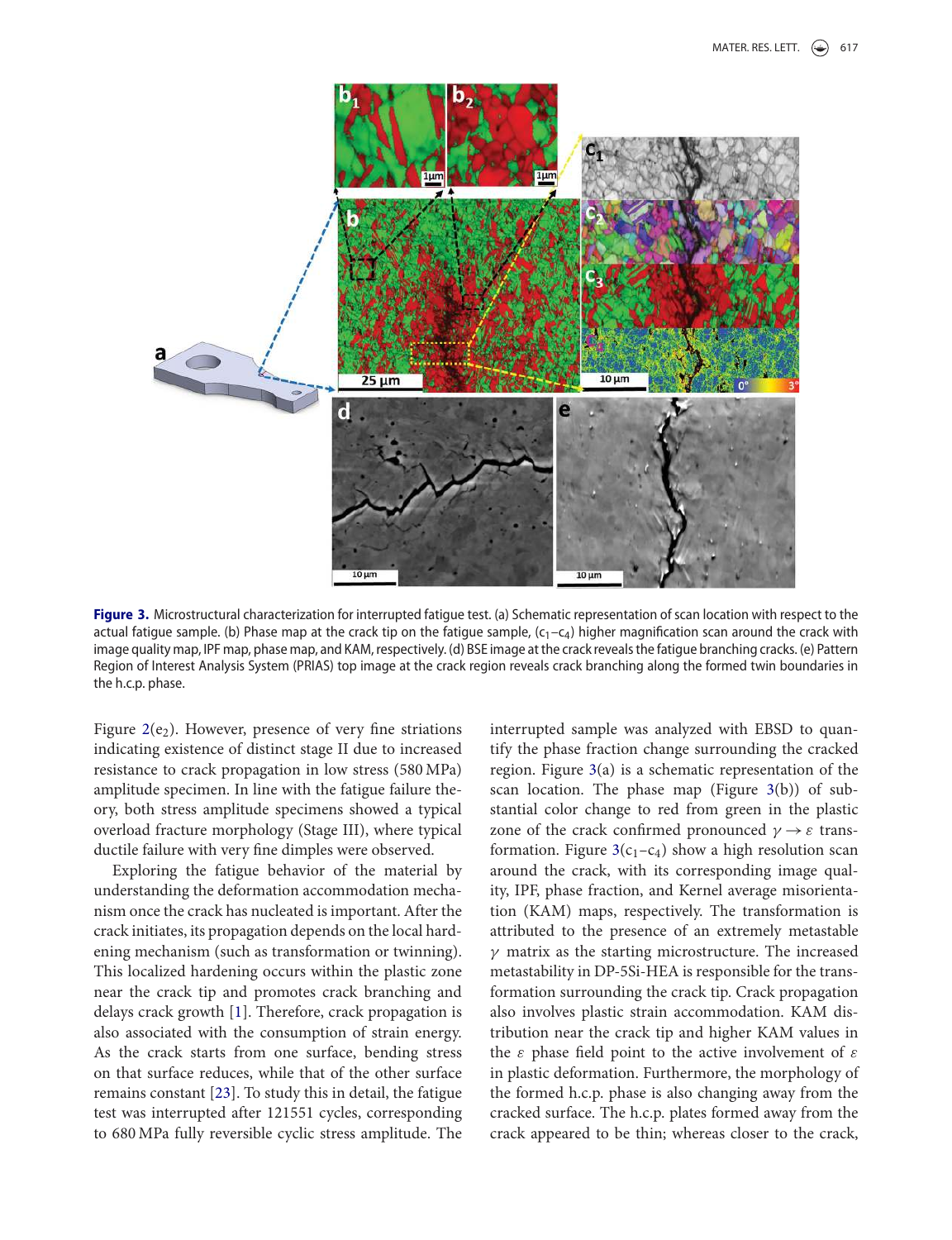

**Figure 4.** Fatigue limit ( $\sigma_a$ ) vs fatigue ratio plot for a variety of TRIP steels and DP-5Si-HEA.

the plates appeared to be thicker. Lastly, the thicker plates grow to full grains near the cracked surface. This morphological evolution is also related to branching of the cracks. These micro-cracks formed along with the major crack shared the excess energy and delayed crack propagation (Figure 3(d)). Crack branching can be related directly to the pronounced transformation of the  $\gamma$  to the  $\varepsilon$  phase in the plastic zone that creates localized strain mismatch and undergoes work hardening via the dynamic Hall-Petch effect. Additionally, the formation of deformation twins in the  $\varepsilon$  phase is another source of energy dissipation in the plastic zone. Furthermore, the cracks branch along with the deformation twin boundaries in the epsilon phase; and persistent slip band extrusion has been observed (Figure 3(e)). In short, improved fatigue life is associated with localized work hardening in the crack plastic zone via controlled transformation and twinning effects.

Figure 4 compares fatigue limit ( $\sigma$ <sub>a</sub>) and fatigue ratio for a variety of TRIP steels studied thus far [1,15,27–31]. Figure 4 confirms that DP-5Si-HEA outperforms all TRIP steels in terms of fatigue strength (535 MPa), thereby showing its strong potential for use in cyclic loading conditions. The metastable  $\gamma$  phase and resulting TRIP effect appear to have been crucial to attaining simultaneous improvement in both fatigue limit and UTS (1150 MPa) of the material, and ultimately led to a high fatigue ratio (0.46). This result is attributed to the abundant compositional space available for dual phase HEA. The synergistic effect of Si addition and the severe deformation imposed during multi-pass FSP towards grain refinement and  $\gamma$  phase stability [4,19,32] helped to obtain the near ultrafine grained microstructure that ultimately improved the fatigue response of the material.

In summary, multi-pass FSP of DP-5Si-HEA resulted in substantial grain refinement and phase redistribution throughout the nugget, thereby significantly increasing its YS and UTS. This grain-refined HEA further demonstrated unconventional fatigue response owing to extreme metastability of the  $\gamma$  matrix. The pronounced  $\gamma \rightarrow \varepsilon$  transformation within the crack plastic zone enhanced work hardening which reduced crack growth and also promotes crack branching. The simultaneous improvement in fatigue limit and fatigue ratio in comparison with TRIP steels makes DP-5Si-HEA a strong candidate for cyclic loading applications.

#### **Acknowledgments**

Authors gratefully acknowledge the support of National Science Foundation through grant #1435810. The authors are thankful to the Center for Advanced Research and Technology for providing access to the microscopy facilities at the University of North Texas.

#### **Disclosure statement**

No potential conflict of interest was reported by the authors.